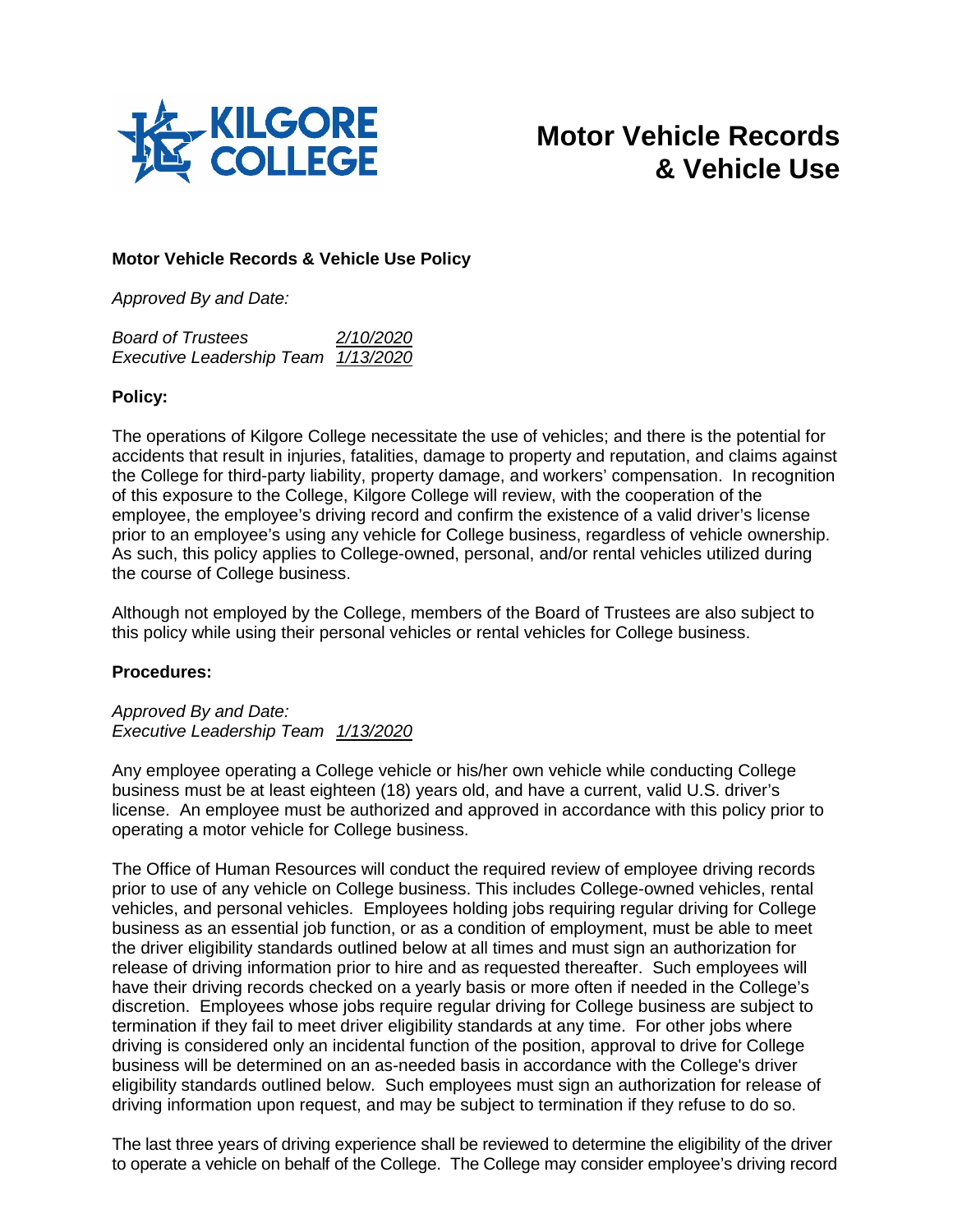beyond the past three years in its sole discretion. Anyone determined to be an "Unacceptable Driver" as outlined below may not operate a vehicle on College business.

Employees approved to drive on College business are required to inform Kilgore College immediately of any changes that may affect their legal or physical ability to drive, any changes that affect their continued insurability, any suspension or revocation of their driver's license, any arrests involving a driving related charge, any tickets related to driving (other than parking tickets), or any motor vehicle accidents that occur while on College business. Failure to report such matters promptly and fully to the employee's supervisor or College administration shall result in disciplinary action, including termination.

Employees driving a College-owned or rental vehicle on College business must keep in the vehicle a copy of the College's current Texas Liability Insurance Card. A copy of the card may be obtained from the Procurement Services Office. Employees involved in a motor vehicle accident while on College business must immediately report this to their supervisor or a College administrator, preferably from the scene of the accident, unless immediate reporting to the supervisor from the scene is not possible. Employees involved in accidents must also attempt to gain as much information as possible regarding the accident, other vehicles/drivers, witnesses, and insurance information. This requirement applies whether driving his/her own vehicle or a College vehicle.

Employees who drive a vehicle on College business must exercise due diligence to drive safely and maintain the security of the vehicle and its contents. Employees are also personally responsible for any driving infractions, tickets, or fines that occur as a result of their driving.

Employees who operate a motor vehicle while on College business when their license is suspended or revoked shall be subject to disciplinary action, including termination. Employees are not permitted, under any circumstances, to operate any vehicle for College business when any physical or mental impairment causes the employee to be unable to drive safely or violate any law. Additionally, employees shall not operate any vehicle for College business while using or consuming alcohol, illegal drugs, or prescription medications that may affect their ability to drive. These prohibitions include circumstances in which the employee is temporarily unable to operate a vehicle safely or legally because of impairment, illness, medication, or intoxication.

Employees who operate personal vehicles for College business must have current auto liability coverage for bodily injury and property damage. Employee's personal insurance policy shall apply if using his/her own vehicle for College Business. Employees must furnish proof of such coverage to the Office of Human Resources upon the first instance of driving on College business for inclusion in their personnel file. Employees must notify Human Resources of any subsequent changes to their insurance coverage. Failure to report such changes to the Office of Human Resources will result in disciplinary action.

Employees may not use a hand-held cell phone, tablet or similar device while operating a vehicle on College business whether the vehicle is in motion or stopped at a traffic light. This includes, but is not limited to, answering or making phone calls, engaging in phone conversations, reading or responding to emails, instant messages, text messages, conducting searches on the internet or otherwise. If College employees need to use their phones, they must safely pull over to the side of the road or another safe location.

Employees shall not conduct any non-College business in a College owned or rental vehicle. This includes personal errands or stops, or taking routes other than what is necessary for the College's business to be conducted.

No non-employees or non-students shall be allowed in a College owned or rented vehicle. Only persons related to College business shall be allowed in a College owned or rented vehicle.